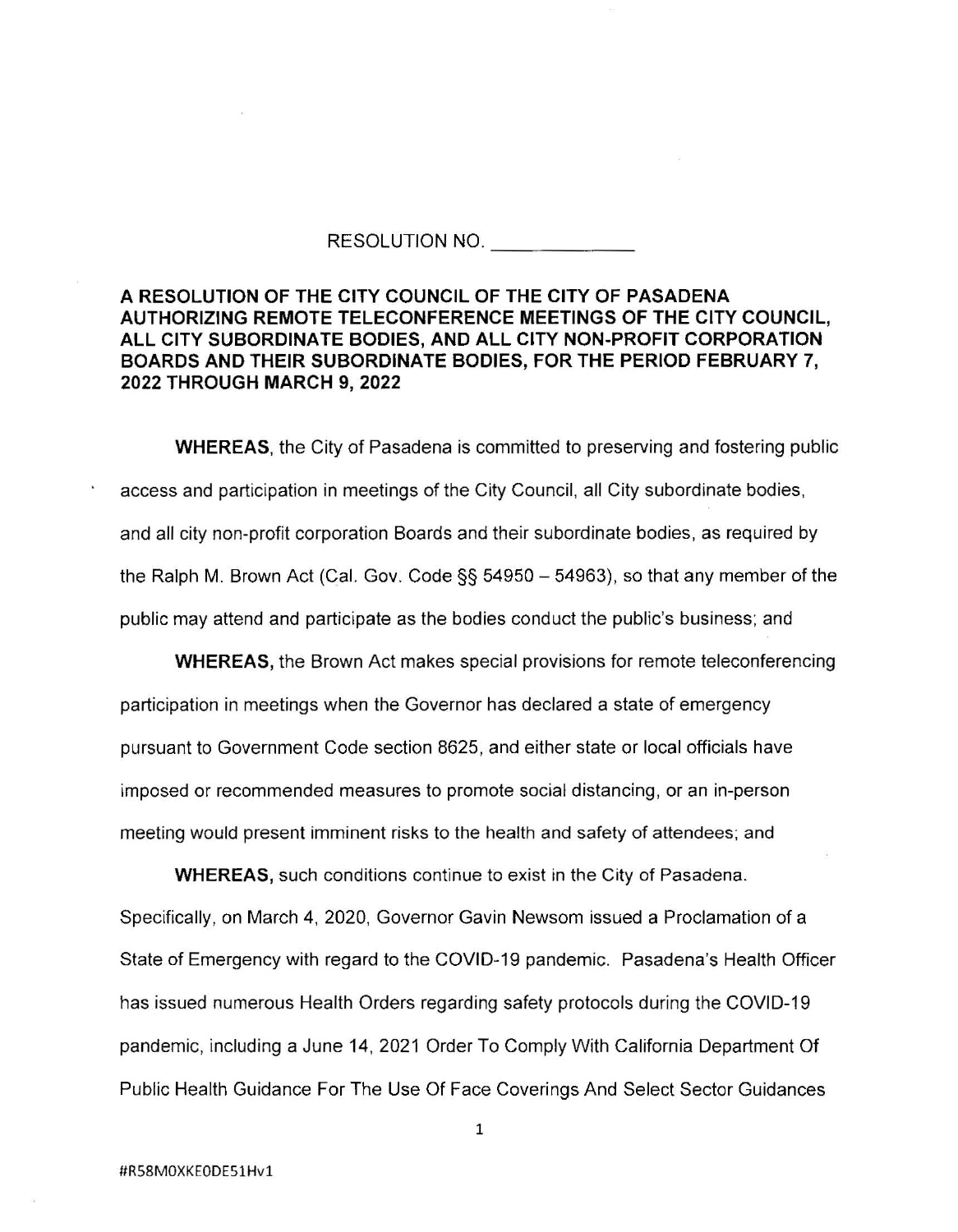And Public Health Protocols (which, among other orders, requires physical distancing of at least 6 feet) and a July 21, 2021 Order For Wearing Of Face Masks In Public Settings (requiring face masks be worn, regardless of vaccination status, in all indoor public settings). These latest orders were made necessary by the rise in the more contagious and easily spread Delta variant of the COVID-19 virus throughout the nation, and specifically in the Los Angeles County region; and

**WHEREAS,** over the 2021 December holiday break and continuing into January, 2022, the highly contagious Omicron variant caused positive cases to skyrocket across the United States, the Los Angeles region, and in Pasadena. Hospitalization rates have also increased, though not to the extent of positive cases. While the positive case rate is declining sharply at this time, there is still concern about the ease with which the Omicron variant spreads, and as well now there is new information developing regarding an Omicron sub-variant that may be even more contagious (but perhaps not more virulent); and

**WHEREAS,** by Resolution No. 9868, on October 4, 2021, by Resolution No. 9871 on November 1, 2021, by Resolution No. 9878 on November 29, 2021, by Resolution No. 9884 on December 13, 2021 , and by Resolution No. 9885 on January 10, 2022, the City Council found that the current situation with regard to COVID-19, is causing, and will continue to cause, risks to the safety of persons within the City and directed that the City Council, all City subordinate bodies, and all city non-profit corporation Boards and their subordinate bodies shall conduct their meetings with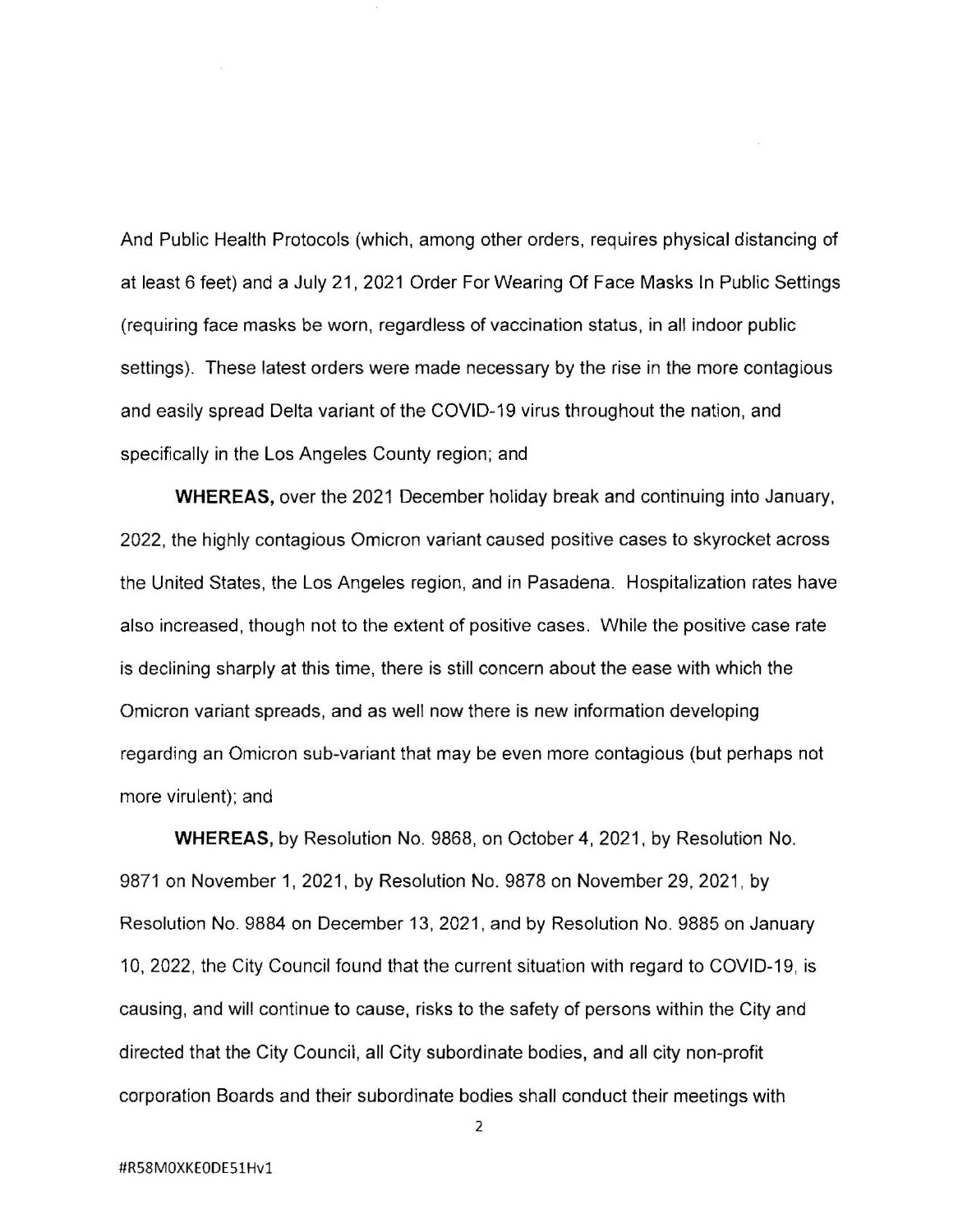remote participation in the manner authorized by Government Code§ 54953(e), and such legislative bodies shall comply with the requirements to provide the public with access to the meetings as prescribed in Government Code§ 54953(e)(2); and

**WHEREAS,** as required by Government Code§ 54953(e)(3), the City Council now finds that it has reconsidered the circumstances of the state of emergency, the state of emergency continues to directly impact the ability of the City Council, all City subordinate bodies, and all city non-profit corporation Boards and their subordinate bodies to meet safely in person, and state and local orders regarding the promotion of social distancing and mask wearing remain in effect.

**NOW, THEREFORE, BE IT RESOLVED** by the City Council of the City of Pasadena as follows:

Section 1. Recitals. The Recitals set forth above are true and correct and are incorporated herein by reference.

Section 2. Remote Teleconference Meetings. The City Council, all City subordinate bodies, and all city non-profit corporation Boards and their subordinate bodies shall continue to conduct their meetings with remote participation in the manner authorized by Government Code§ 54953(e), and such legislative bodies shall continue to comply with the requirements to provide the public with access to the meetings as prescribed in Government Code§ 54953(e)(2).

Section 3. Effective Date of Resolution. This Resolution shall take effect immediately upon its adoption and shall be effective until the earlier of March 9 2022, or

3